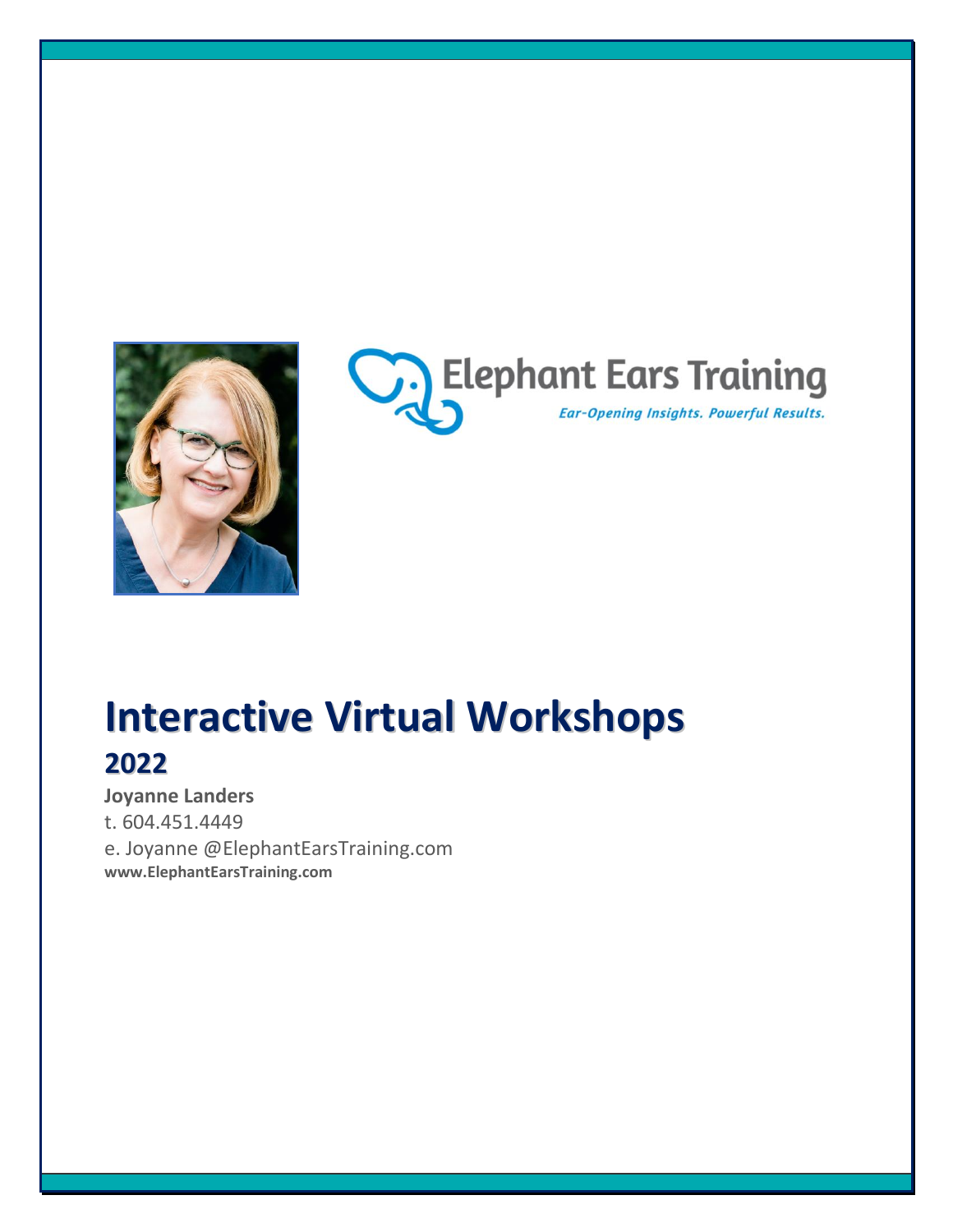# **ABOUT JOYANNE LANDERS**

Joyanne Landers has gained a solid reputation as a leadership and communication expert, focusing on human effectiveness in the workplace for more than twenty-five years.

She facilitates innovative, stimulating workshops designed to improve individual, team and organizational success. She also offers entertaining and thought-provoking conference presentations as well as transformative one-on-one coaching to leaders and employees.

Her clients describe her as "dynamic", "powerful", and "thoughtprovoking." She builds on her wide-ranging experience guiding leaders and employees in the public, private and not-for-profit sectors throughout Canada to create shifts in the way they relate to their work and their colleagues.

She stimulates participants to challenge their perceptions. Joyanne has the ability to lead workshops that are practical and easy to apply in real-world situations. Her plain talk, humour, and boundless enthusiasm are contagious. Joyanne holds a Master of Education degree.

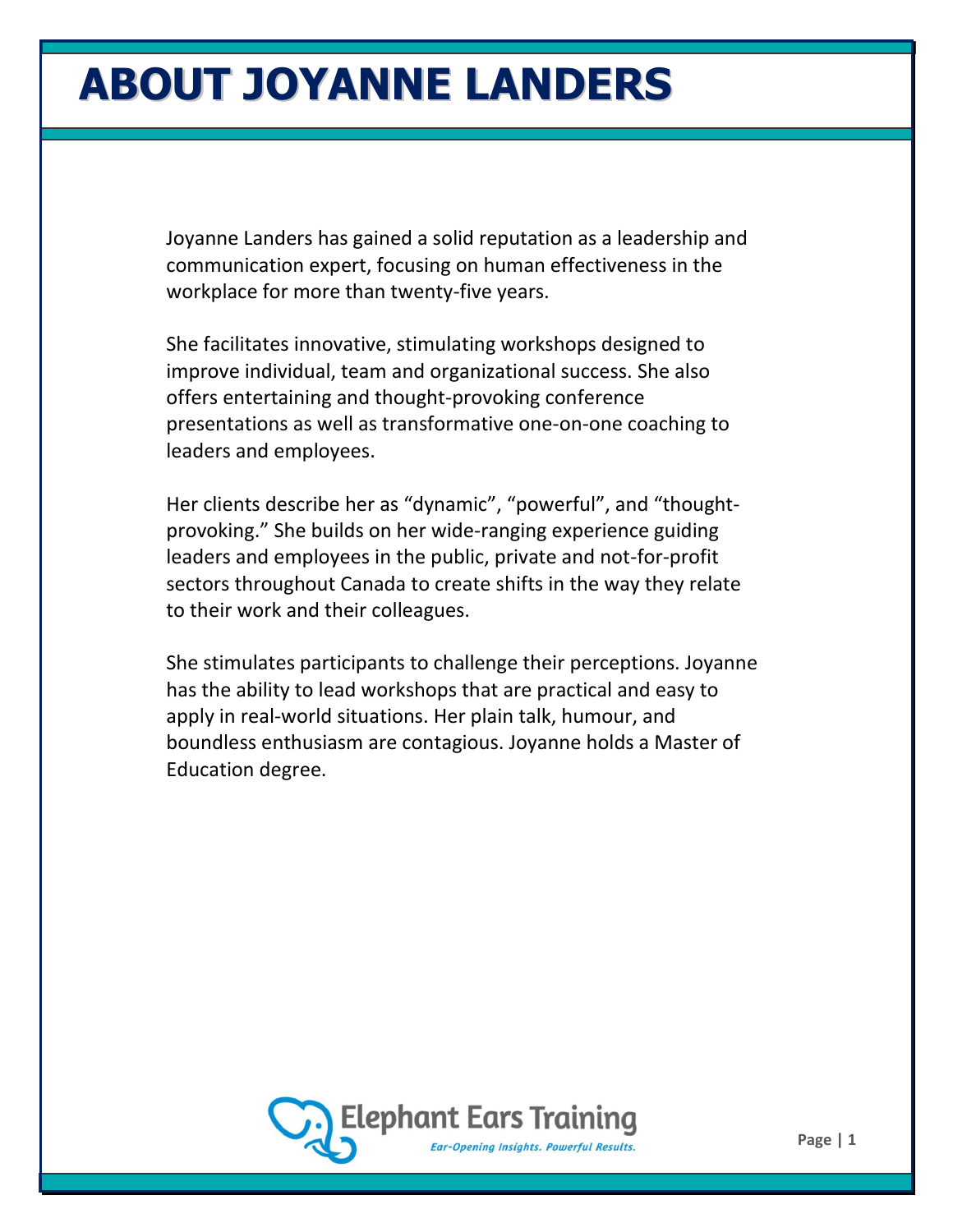# **FEEDBACK FROM PARTICIPANTS**

#### *Turning Down the Heat: Being Reasonable with Unreasonable People City of Coquitlam, Ministry of Labour, Public Guardian & Trustee, BCIT, City of Pitt Meadows:*

- I loved the breakout rooms! Gave everyone a chance to have their thoughts heard.
- Moving between group conversation & one-on-one chats was smooth. Very Professional!
- I enjoyed practicing & the feedback from my co-workers. It was awesome!
- We were given a lot of helpful tools. Excellent program! Joyanne did a great job.

#### *Best Practices When Leading Hybrid Teams: An Experiential Workshop – Semiahmoo House Society*

- Great Structure. An engaging workshop that kept my attention and allowed for team-building.
- Thank you, Joyanne. A very timely and useful workshop.
- Very informative & helpful. Time well spent indeed.
- Amazing. The workshop materials were the best. I appreciated the breakout sessions. It went quickly & I still have energy for the day! Big props!  $\circled{)}$

#### *Other Workshop Feedback:*

*The best thing was the breakout rooms so I could immediately practice. Very useful! – Julie S. UBC*

*A very interactive, dynamic and positive experience. A fresh new optimistic way of learning.* - Gloria Iglesias, Payroll Technician Finance, City of North Vancouver

*I like that you are straightforward, practical and no BS.*- Aileen Mathews, Chilliwack Society for Comm.Living

*Most passionate teacher by far on my journey at the Justice Institute. Got so much from this course.* **-** Nicola Ackerman, Manager, Chilliwack Society for Community Living

*Best presenter I have ever had.* - Librarian, City of North Vancouver

*I was cranky when I arrived. I feel happy now.* - Cynthia Dobbs Cox, Langley School District

*This course provided brand new insights, and the practice helped cement my new customer skills.* - P. Schmidt, Parks Manager, District of Sechelt

*Joyanne is the most fun, energetic & knowledgeable speaker I have ever experienced.* - Shohneh Brummend, Finance Coordinator, CHEOS - UBC

*Joyanne's seminar was insightful, practical and fun. She gave us the tools to be better communicators. I would re-hire Joyanne in a New York minute.* - Elizabeth MacKeigan, Director of Finance & Support Services, L'Arche Greater Vancouver

*Learned a lot. Will implement these ideas immediately. Great facilitator. Didn't waste time.* - Debora Jewitt, Assistant to the Head, Biochemistry, UBC

*I've taken a lot of training & this has been the best.*- Burke Borthwick, Civil Construction, City of Port Moody

*Vibrant Energy. Organized, dynamic & Tangible Results.* - Christopher Pinche, Faculty Relations, SFU

*Refreshing to have a facilitator that left her ego at the door.*- Nicole Sandhu, Justice Institute of BC

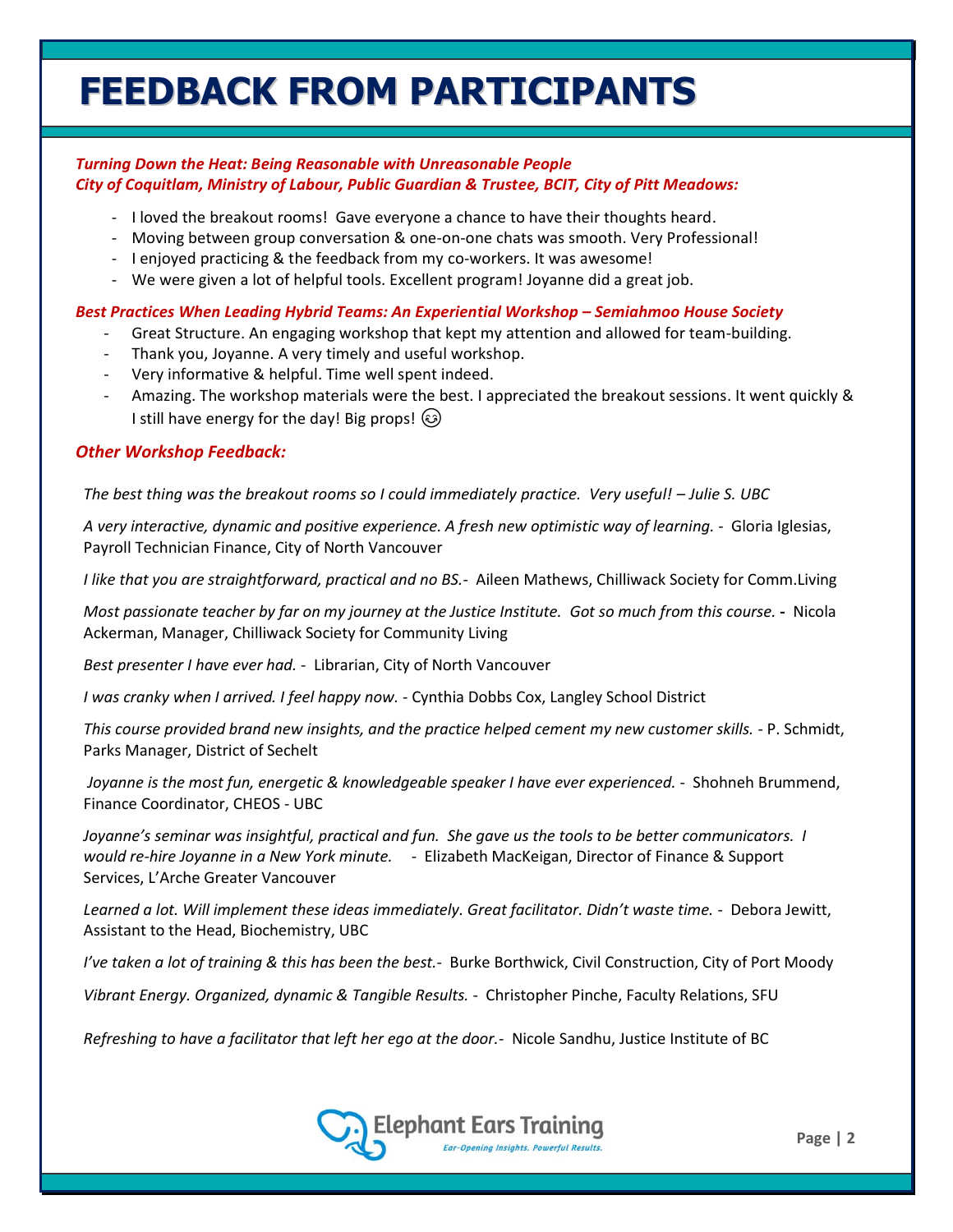### **TURNING DOWN THE HEAT: BEING REASONABLE WITH UNREASONABLE PEOPLE**

**Do you have to work with irritable, frustrated, distraught, angry or demanding clients? This adds to your "on-the-job" stress. If you lose control of your emotions, you lose. This can make the original problem bigger than it was.**

#### **In this fast-paced, practical half-day workshop you will identify techniques to:**

- calm clients faster with specific phrases that work
- identify words you use that trigger emotional clients
- manage & defuse situations before they escalate
- use skillful questions to search for the facts
- practice & receive specific feedback
- create a Plan of Action for immediate implementation of new skills

**This workshop is highly-participative and uses your real front-line examples.**

### **BEST PRACTICES WHEN LEADING HYBRID TEAMS: AN EXPERIENTIAL WORKSHOP**

#### **OBJECTIVES:**

- identify the communication inequality that is baked into many hybrid workplaces & identify how to ensure inclusivity
- explore new ways for you, as a leader, to support your hybrid team
- establish new norms for communication and collaboration
- develop protocols that will ensure that employees in the office are in synch with employees working from home or from another location
- strengthen your skills at demonstrating that you are committed to making your workplace fair**,** respectful and encouraging of new ideas
- increase team engagement and decrease communication challenges.

### **This is a 3.5-hour interactive, practical, thought-provoking & skill-building VIRTUAL workshop for LEADERS.**

Elephant Ears Training Ear-Opening Insights. Powerful Results.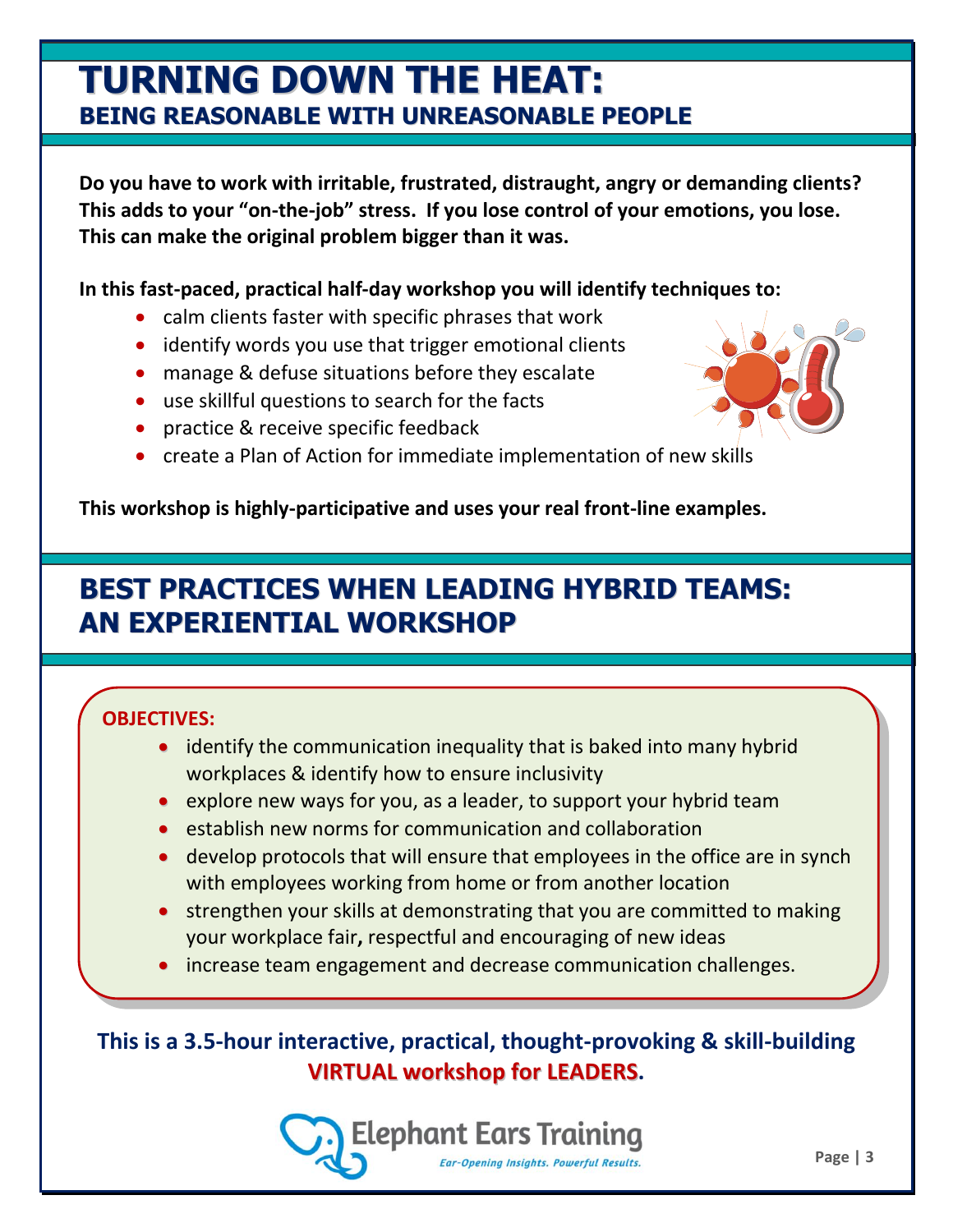# **LISTENING FOR RESULTS: THE MOST INFLUENTIAL LEADERSHIP SKILL**

Leaders are realizing that they prepare themselves to speak but **rarely prepare themselves to listen.** Rather than dialogue, you may find yourself involved in dueling monologues, so committed to your point of view that you can't wait for your turn to talk.

**Strengthening your listening muscle will enhance both your professional & personal relationships.**

**In this half-day interactive, skill building session, you will:**

- explore the 10 Steps to Full, Radical Listening
- learn to meet employees where they are, to increase their engagement
- shape your language so others know you are really listening
- practice & receive specific feedback

### **REMEMBER, IF THEY DON'T TALK IT OUT, THEY'LL ACT IT OUT!**

## **STEPPING UP TO SUPERVISION: FOR NEW AND PROSPECTIVE SUPERVISORS**

**Making the transition from employee to supervisor is a shift that can be challenging.**  Here's an opportunity for you to add practical tips & tactics to your supervisory toolbox.

**In this half-day interactive, thought-provoking, skill-building workshop, you will:**

- pinpoint the most common mistakes of new supervisors
- explore tips from seasoned supervisors
- compare ways effective supervisors delegate & motivate
- discover crucial strategies that will strengthen your leadership muscle





**Page | 4**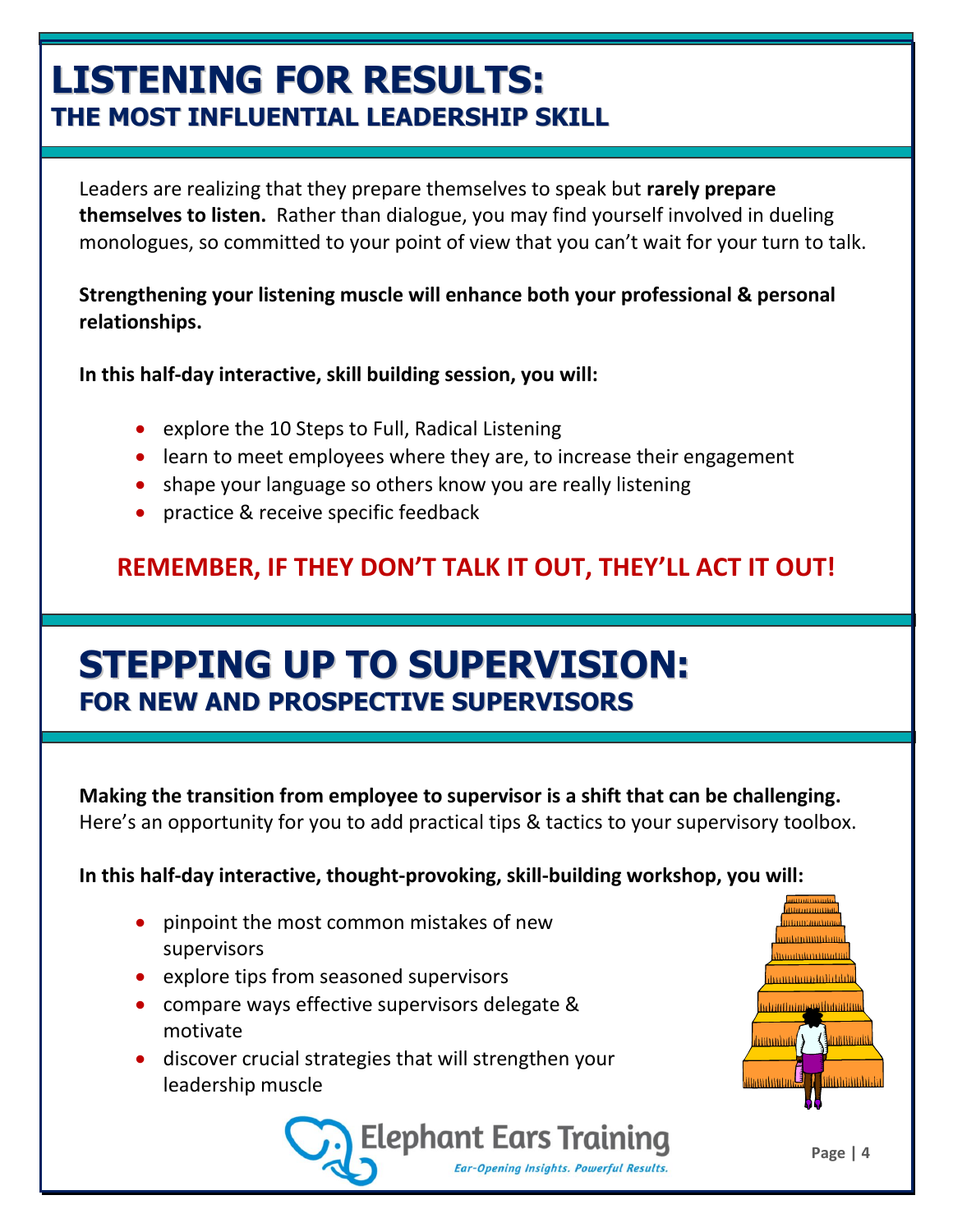### **THE POWER OF FEEDBACK: SHARPENING YOUR SKILLS AT GIVING AND RECEIVING FEEDBACK**

**The top three challenges for most leaders are:**

**Giving negative feedback Giving positive feedback Giving regular feedback**

**If you want to build a learning organization, improving the quality of feedback is your #1 job. In this half-day highly interactive workshop, you will:**

- identify the triggers and traps that cause feedback problems
- pinpoint 3 strategic steps when giving productive feedback
- pinpoint 3 strategic steps when receiving feedback
- practice telling it like it is without damaging self-esteem

### **The purpose of feedback is not to dwell on the past. It is to plan for the future.**

# **GOOD THINGS HAPPEN:**

**COMMUNICATING WITH CO-WORKERS FOR POSITIVE RESULTS**

#### **In this half-day interactive workshop you will:**

- expand your ability to talk about the real issues
- recognize your hot buttons that trigger you & trigger others
- 
- learn tools to avoid getting defensive, so you respond, rather than react

**This is a practical, fast-paced learning session that gives you the confidence to transform those tough situations into positive outcomes. This translates to more happiness for you at work.**

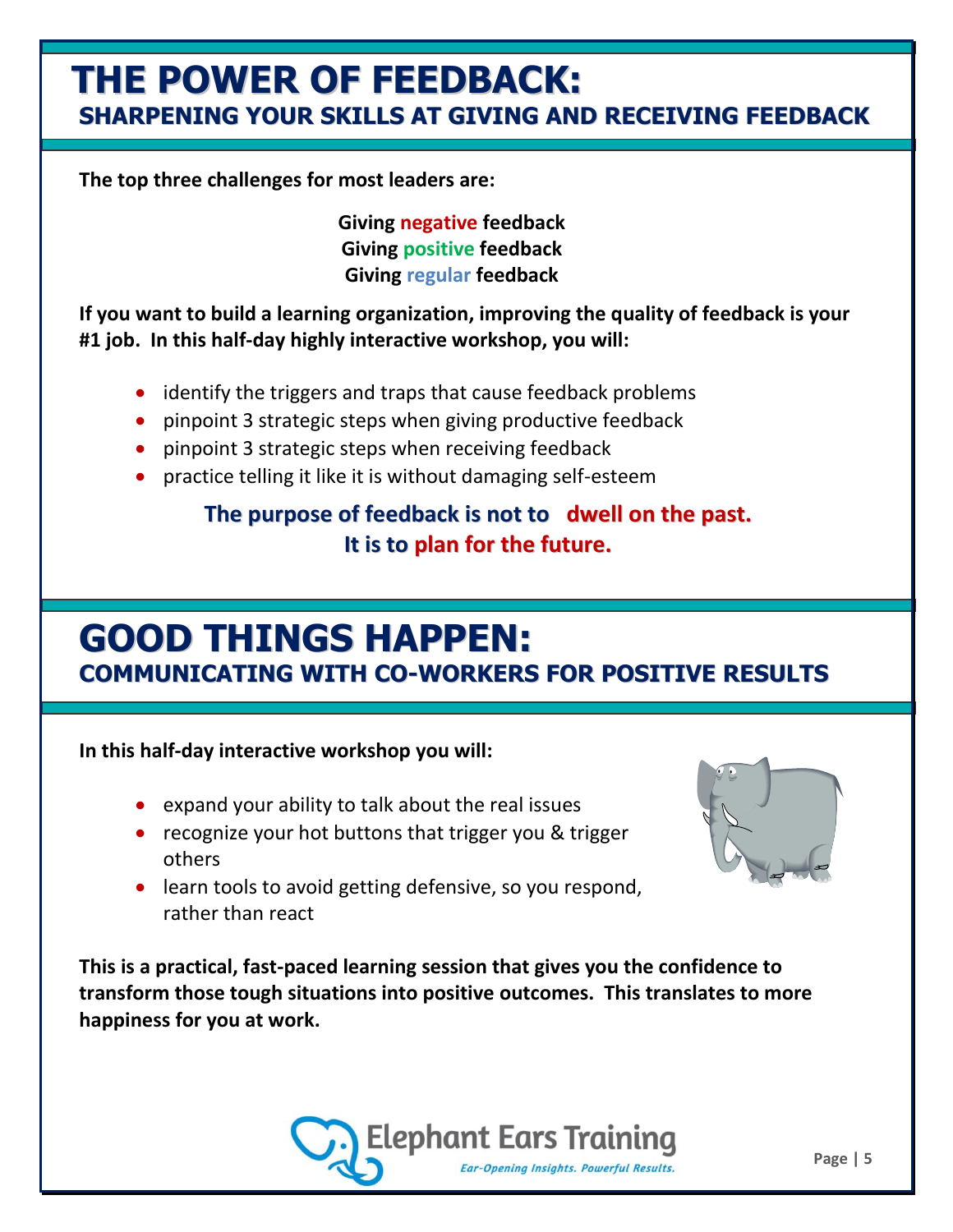### **7 MEETING TRAPS AND HOW TO FIX THEM: PRACTICAL TIPS TO MAKE YOUR MEETINGS MATTER**

**Whether remote or in-person, bad meetings insult people. Set a new standard for chairing successful meetings.** This highly experiential session will provide you with powerful, easy-to-implement tools and strategies to:

- turn your virtual & in-person meetings into **TIME WELL SPENT**
- handle challenging behaviors & off-track topics
- breathe new life into your meetings with practices that engage attendees



You will leave with tips you can implement immediately for gaining positive results during your meetings, and strengthening participant follow-through after your meetings.

# **MAKING YOUR PRESENTATIONS COUNT: 10 OPENING TOOLS TO CAPTURE THE ROOM**

**First impressions matter. When you capture your participants' interest right away, they will listen to the rest of your presentation.**

This experiential workshop gives you strong, impactful techniques for starting your virtual or in-person presentations. You will arrive with a 1-3 sentence opening to a presentation you have recently given or will be giving soon.

#### **During this half-day workshop, you will:**

- explore 10 Presentation Opening Tools
- incorporate one of these tools into your opening
- practice your strong new opening, and receive specific feedback
- increase your confidence & increase your credibility

*You'll learn how to hook them. You'll learn how to hold them.*

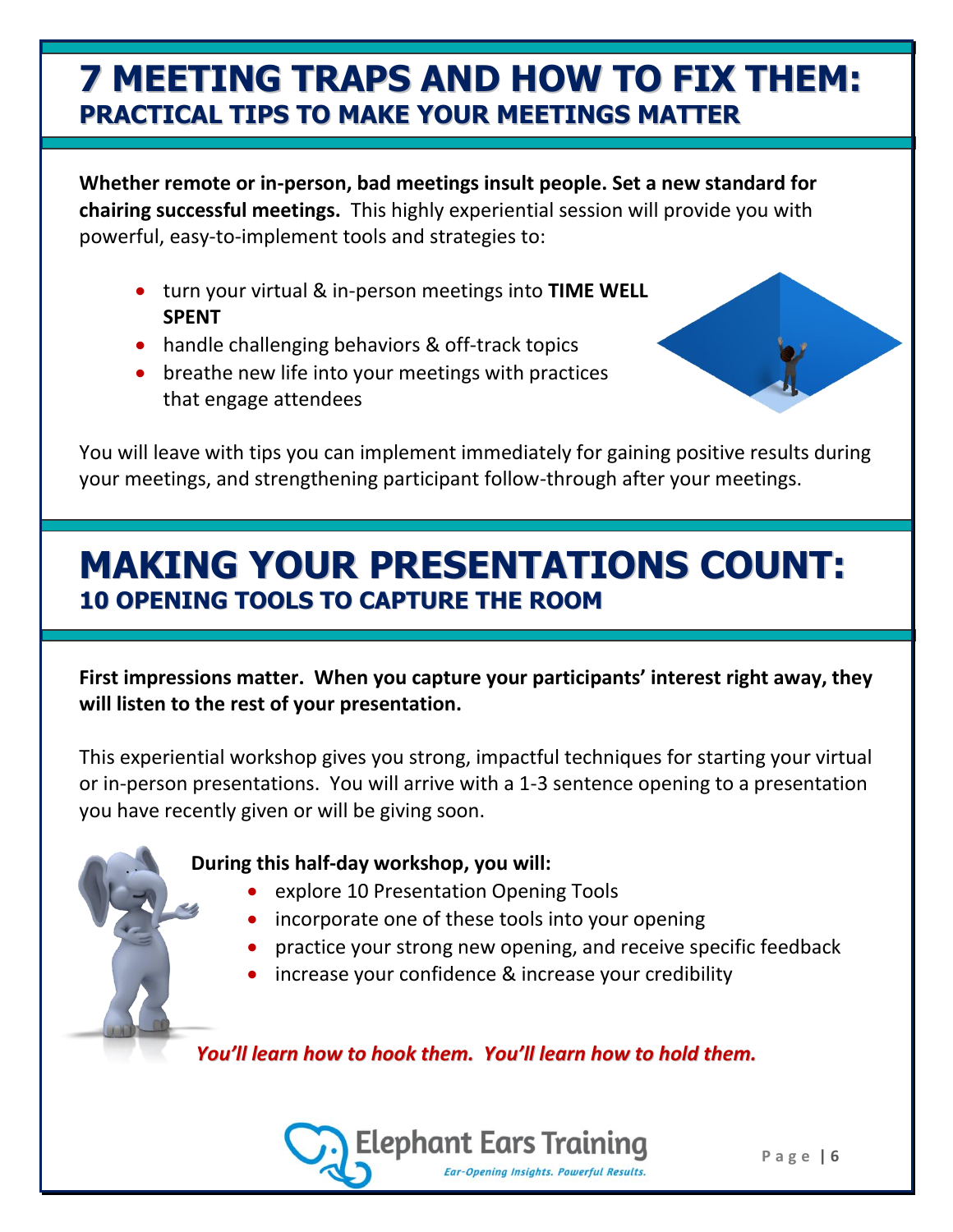### **PLANNING, PRIORITIZING, PRODUCTIVITY: TOOLS TO GAIN MORE CONTROL OVER YOUR TIME**

**Stay productive and balanced when working virtually or in the office. This learning session gives you behavior-changing tips to actually get things done – faster, better, more easily.** 

**Here are your takeaways from this short, sharp, interactive half-day workshop:**

### **You will:**

- identify your "time type"
- learn skills to develop a laser-like focus on your priorities
- recognize the real obstacles that get in your way
- discuss appropriate assertive ways to handle interruptions
- discover time-saving email tips
- share tools/technology to help manage your time more effectively
- develop a specific Plan of Action to implement immediately

# **BUILDING RESILIENCE: CREATING SUCCESS**

**Resilience can be increased at any time in our lives. In this half-day interactive learning session, you will:**

- learn the 3 key beliefs of the most resilient people
- recognize "icebergs" deeply held beliefs that are not helping you
- learn to be calm, engaged, focused and in flow
- improve your ability to respond to pressure & bounce back
- identify tools to increase your confidence, credibility and flexibility

**This is an action-packed experiential workshop where you will gain practical resilience skills, strategies, insights and practice.**





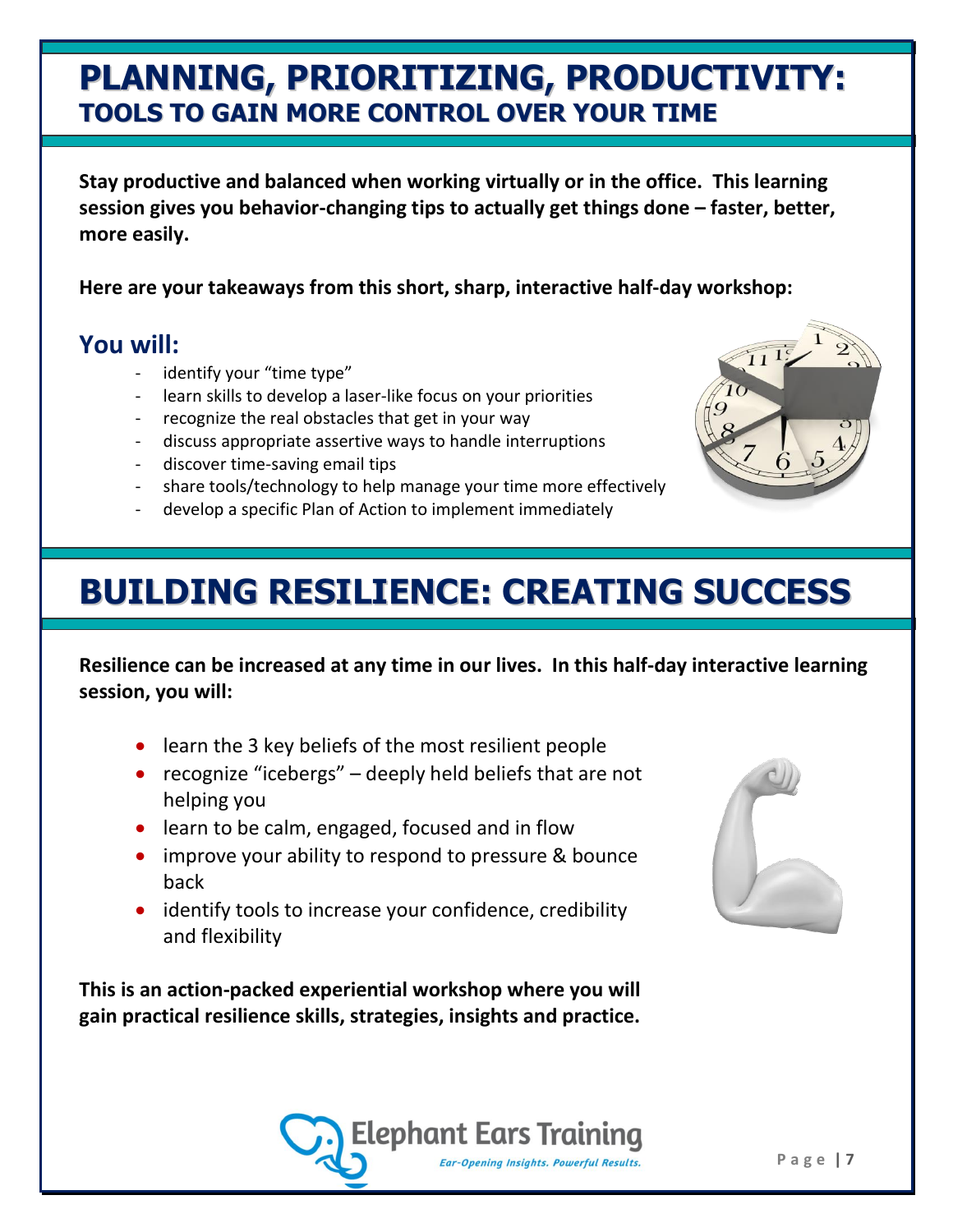### **WIRED FOR LIFE: INCREASING YOUR HAPPINESS LEVEL AT WORK**

#### **Get out of your own way. Gain a brand-new perspective on yourself and your job.**

**In this half-day interactive session, you will:**

- identify the latest happiness tips & boost your optimism levels
- discover new tools to rewire your brain
- develop a fresh perspective on being more in control of your life



#### **In this half-day interactive workshop, you will:**

- identify your change style
- explore the positive potential of changes you are experiencing
- select tools to survive & thrive through the change process



# **SERVICE EXCELLENCE: THE GIVE AND TAKE OF INSPIRED SERVICE**

#### **In this half-day skill-building session, you will expand your ability to:**

- recognize barriers to service excellence & workable solutions
- identify messages you are sending with your words, tone, expressions
- discuss 26 Service Excellence skills that work



**Elephant Ears Training** Ear-Opening Insights. Powerful Results.